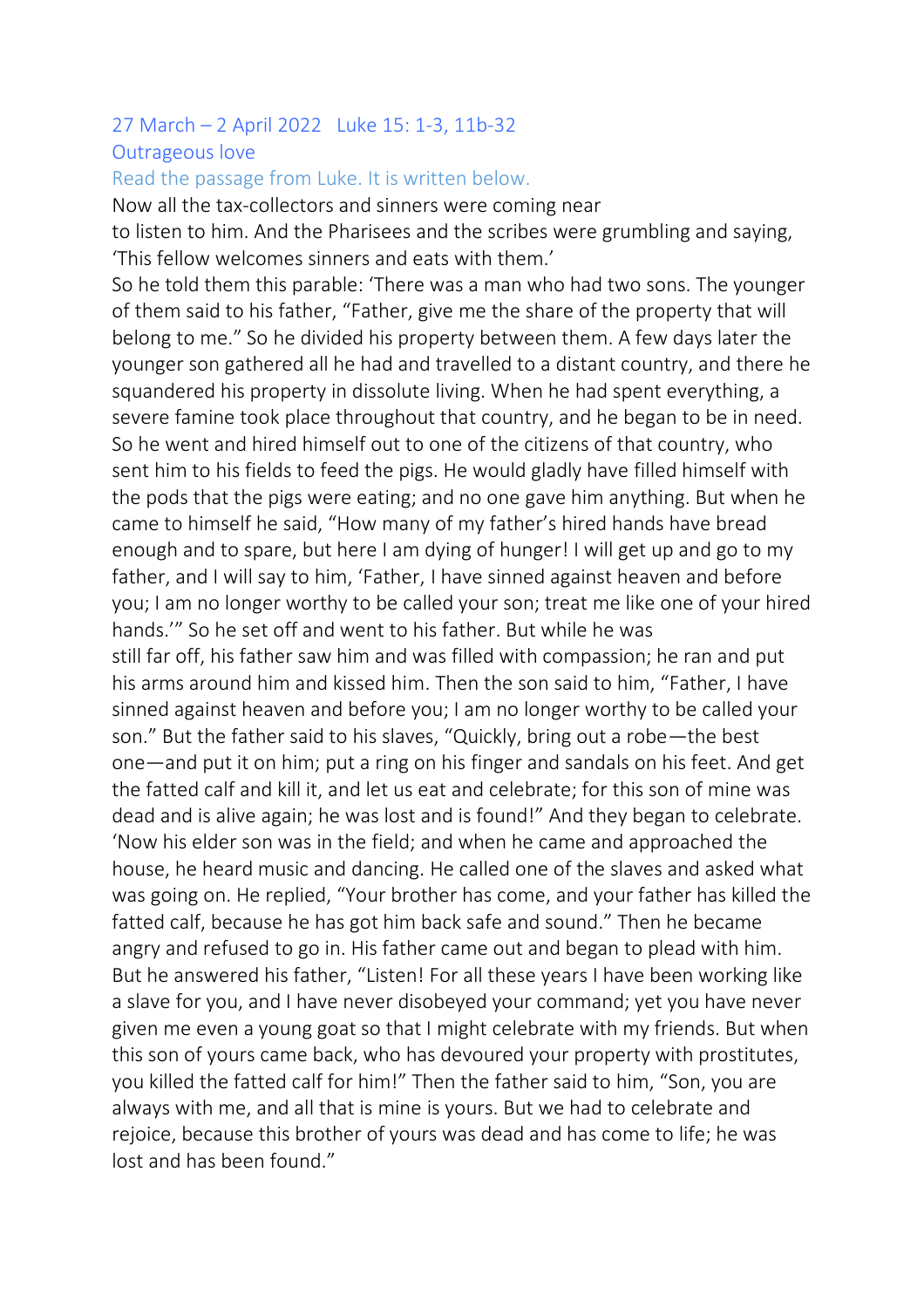#### Bible notes

The younger son lived wastefully and shamefully, the elder son lived narrowly and resentfully – whatever is this generous father going to do with his two sons? The surprising (even shocking) answer seems to be: let them be who they are, and love them whatever they do. The younger son dishonours his father with the very suggestion of wanting to live a wild life, but his father allows it. Then he returns, ready with a rehearsed speech (even the hired hands do not go hungry). He is facing up to the reality of his situation, but he could still be viewed as looking out for number one. In an eastern culture with a stress on family duty and honour, the idea that such a disgraced and disgraceful son could return to the family on any terms would be anathema. In fact, it would be the duty of the father to banish him with a solemn curse. But what does this father do? He waits, watching for his son's return. He runs to him, something that is beneath the dignity of a patriarch. He does not wait to hear the whole prepared speech, but dresses his son in luxury and orders a celebration feast. The elder son cannot stomach this generous forgiveness, neither could the scribes and Pharisees listening to the parable. Often, nor can we. Yet it is one thing to discover that God forgives and is willing to wipe out a downward scale of sins; it is quite another to discover that God also does not operate an upwards scale of merit, where we might gain extra recognition for our good behaviour. The father has only two categories – dead or alive; lost or found – and his concern for both sons is only to love them and see them alive and found. We do not know if the elder son went in to the feast. Will we?

## **Reflection**

# *Spend a few moments thinking about what stands out for you from the Bible reading. This idea may help.*

The picture of God that emerges within this week's parable is completely at odds with a remote authoritarian figure who would condemn the behaviour of others, or control them through authority, power and fear. This father doesn't condemn, he allows – he allows rebellion and he allows resentment. In fact, he is vulnerable to rejection by both his sons, because he does not control them. He loves and he waits, he never gives up hope, he runs and embraces, he feasts and celebrates. He remains true to his values and so experiences both great sadness and great joy. Can we cope with this picture of God? If not, why not?